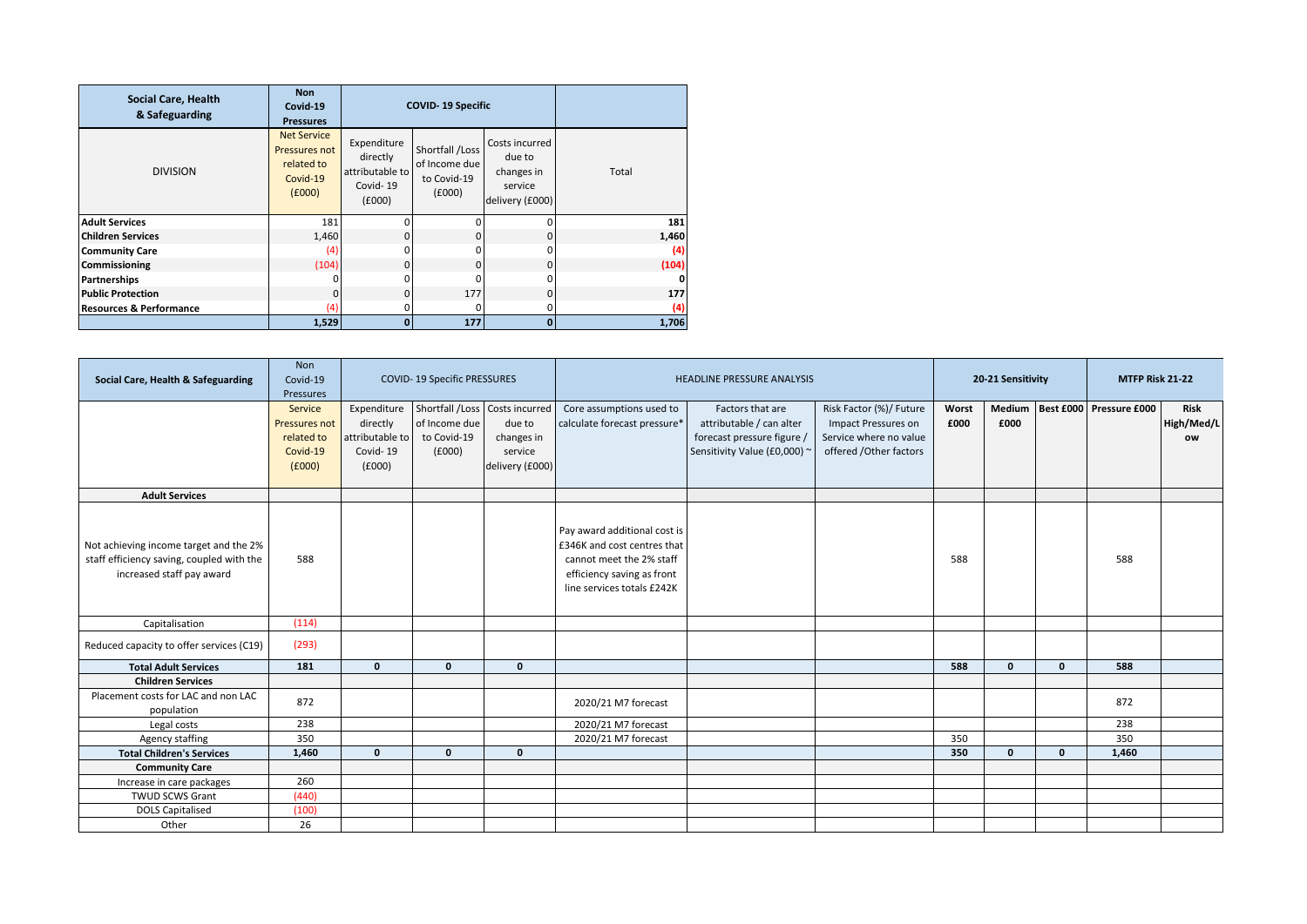| Increase in care packages (Radis Usk)                                                    | 250          |              |              |             | Reintegration of Radis USK<br>contract |  |              |    |              | 250          |  |
|------------------------------------------------------------------------------------------|--------------|--------------|--------------|-------------|----------------------------------------|--|--------------|----|--------------|--------------|--|
| <b>Total Community Care</b>                                                              | (4)          | $\Omega$     | $\mathbf{0}$ | $\bf{0}$    |                                        |  | $\mathbf{0}$ |    | $\mathbf{0}$ | 250          |  |
| Commissioning                                                                            |              |              |              |             |                                        |  |              |    |              |              |  |
| Vacancy                                                                                  | (72)         |              |              |             |                                        |  |              |    |              |              |  |
| Service level contracts not being able to<br>be run                                      | (32)         |              |              |             |                                        |  |              |    |              |              |  |
| <b>Total Commissioning</b>                                                               | (104)        | $\Omega$     | $\mathbf{0}$ | $\bf{0}$    |                                        |  | $\mathbf{0}$ | n  | $\mathbf{0}$ | $\mathbf{0}$ |  |
| Partnerships                                                                             |              |              |              |             |                                        |  |              |    |              |              |  |
|                                                                                          |              |              |              |             |                                        |  |              |    |              |              |  |
| <b>Total Partnerships</b>                                                                | $\mathbf 0$  | $\mathbf{0}$ | $\mathbf{0}$ | $\mathbf 0$ |                                        |  | $\mathbf{0}$ | 0  | $\mathbf{0}$ | $\mathbf{0}$ |  |
| <b>Public Protection</b>                                                                 |              |              |              |             |                                        |  |              |    |              |              |  |
| Lost income for Registrars mainly due to<br>cancelled/reduced weddings and<br>ceremonies |              |              | 177          |             |                                        |  |              |    |              |              |  |
| <b>Total Public Protection</b>                                                           | $\mathbf{0}$ | $\Omega$     | 177          | $\mathbf 0$ |                                        |  | $\mathbf{0}$ | O. | $\mathbf{0}$ | $\mathbf{0}$ |  |
| <b>Resources &amp; Performance</b>                                                       |              |              |              |             |                                        |  |              |    |              |              |  |
| Other                                                                                    | (4)          |              |              |             |                                        |  |              |    |              | $\mathbf 0$  |  |
| <b>Total Resources &amp; Performance</b>                                                 | (4)          | $\Omega$     | $\bf{0}$     | $\mathbf 0$ |                                        |  | $\mathbf{0}$ | n  | $\bf{0}$     | $\mathbf{0}$ |  |
| <b>Total Social Care, Health &amp; Safeguarding</b>                                      | 1,529        | $\mathbf{0}$ | 177          | $\bf{0}$    |                                        |  | 938          |    | $\mathbf 0$  | 2,298        |  |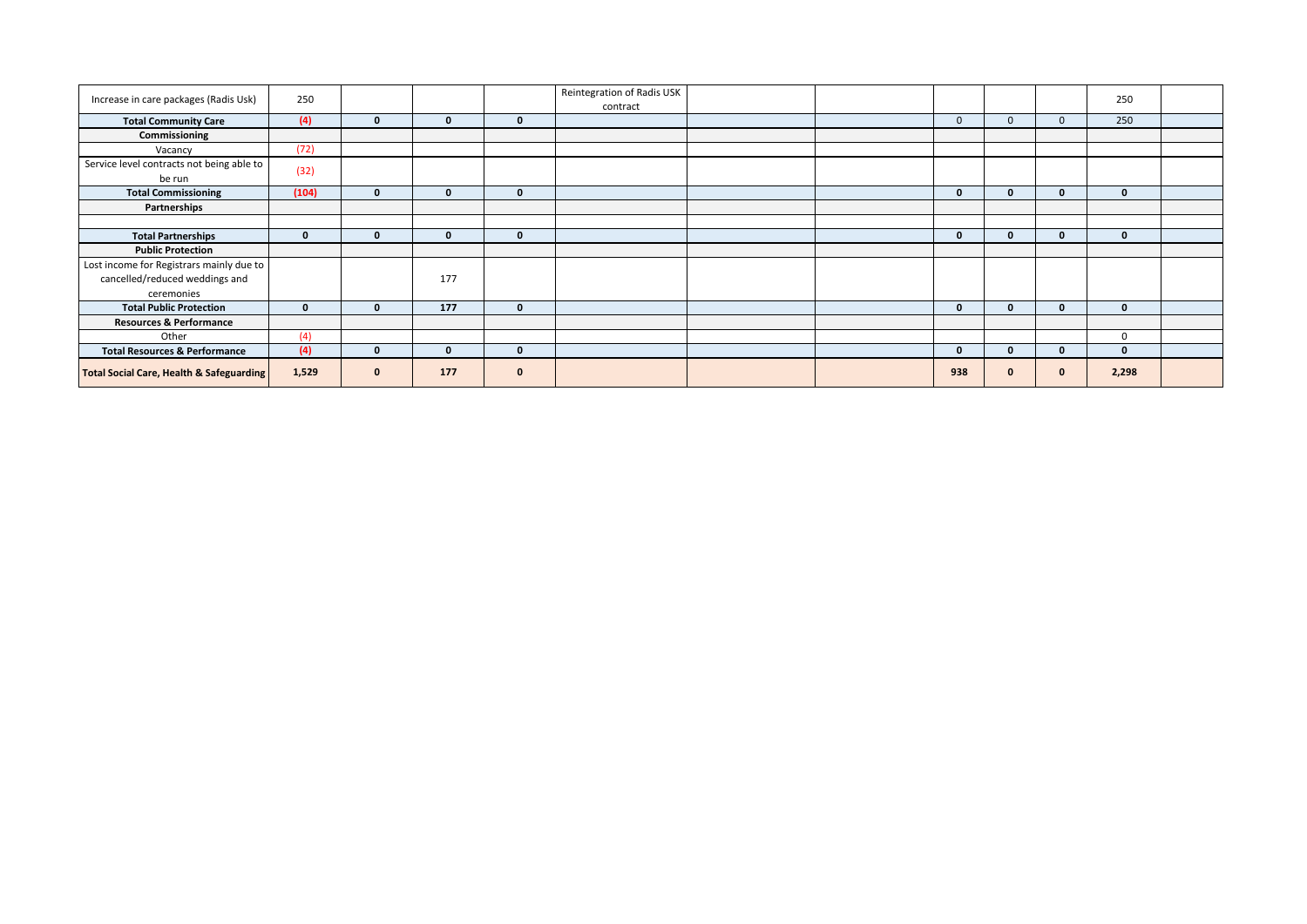| Children &<br><b>Young People</b> | <b>Non</b><br>Covid-19<br><b>Pressures</b>                              |                                                                  | <b>COVID-19 Specific</b>                                  |                                                                      |       |
|-----------------------------------|-------------------------------------------------------------------------|------------------------------------------------------------------|-----------------------------------------------------------|----------------------------------------------------------------------|-------|
| <b>DIVISION</b>                   | <b>Net Service</b><br>Pressures not<br>related to<br>Covid-19<br>f(000) | Expenditure<br>directly<br>attributable to<br>Covid-19<br>(£000) | Shortfall /Loss<br>of Income due<br>to Covid-19<br>(£000) | Costs incurred<br>due to<br>changes in<br>service<br>delivery (£000) | Total |
| <b>Individual Schools Budgets</b> | (316)                                                                   |                                                                  |                                                           |                                                                      | (316) |
| <b>Resources</b>                  | 10                                                                      | $\Omega$                                                         | <sup>0</sup>                                              |                                                                      | 15    |
| <b>Standards</b>                  | 406                                                                     | (50)                                                             | 70                                                        |                                                                      | 426   |
|                                   | 100                                                                     | (50)                                                             | 70                                                        |                                                                      | 125   |

| <b>Children &amp; Young People</b>                       | Non<br>Covid-19<br>Pressures                                 |                                                                 | <b>COVID-19 Specific PRESSURES</b>     |                                                    |                                                                                                                                                                                                                                                                                     | HEADLINE PRESSURE ANALYSIS                                                                                                                                                 |                                                                                                    |               | 20-21 Sensitivity |              |                  | MTFP Risk 21-22                 |                                                                                                  |
|----------------------------------------------------------|--------------------------------------------------------------|-----------------------------------------------------------------|----------------------------------------|----------------------------------------------------|-------------------------------------------------------------------------------------------------------------------------------------------------------------------------------------------------------------------------------------------------------------------------------------|----------------------------------------------------------------------------------------------------------------------------------------------------------------------------|----------------------------------------------------------------------------------------------------|---------------|-------------------|--------------|------------------|---------------------------------|--------------------------------------------------------------------------------------------------|
|                                                          | Service<br>Pressures not<br>related to<br>Covid-19<br>(f000) | Expenditure<br>directly<br>ttributable to<br>Covid-19<br>(£000) | of Income due<br>to Covid-19<br>(£000) | due to<br>changes in<br>service<br>delivery (£000) | calculate forecast<br>pressure*                                                                                                                                                                                                                                                     | Shortfall /Loss   Costs incurred   Core assumptions used to   Factors that are attributable<br>/ can alter forecast pressure<br>figure / Sensitivity Value<br>$(£0,000)$ ~ | Risk Factor (%)/ Future<br>Impact Pressures on<br>Service where no value<br>offered /Other factors | Worst<br>£000 | Medium<br>£000    | Best £000    | Pressure<br>£000 | <b>Risk</b><br>High/Med<br>/Low | <b>Notes</b>                                                                                     |
| <b>Individual Schools Budgets</b>                        |                                                              |                                                                 |                                        |                                                    |                                                                                                                                                                                                                                                                                     |                                                                                                                                                                            |                                                                                                    |               |                   |              |                  |                                 |                                                                                                  |
| Post 16 funding                                          | (56)                                                         |                                                                 |                                        |                                                    |                                                                                                                                                                                                                                                                                     |                                                                                                                                                                            |                                                                                                    |               |                   |              |                  |                                 |                                                                                                  |
| Mounton House transfer                                   | (260)                                                        |                                                                 |                                        |                                                    |                                                                                                                                                                                                                                                                                     |                                                                                                                                                                            |                                                                                                    |               |                   |              |                  |                                 |                                                                                                  |
| <b>Total Individual Schools Budgets</b>                  | (316)                                                        | 0                                                               | $\mathbf 0$                            | $\mathbf 0$                                        |                                                                                                                                                                                                                                                                                     |                                                                                                                                                                            |                                                                                                    | $\mathbf{0}$  | $\mathbf{0}$      | $\mathbf{0}$ | $\mathbf{0}$     |                                 |                                                                                                  |
| <b>Resources</b>                                         |                                                              |                                                                 |                                        |                                                    |                                                                                                                                                                                                                                                                                     |                                                                                                                                                                            |                                                                                                    |               |                   |              |                  |                                 |                                                                                                  |
| Finance                                                  | 9                                                            | 0                                                               | $\mathbf 0$                            | 5                                                  | Salary costs relating to a<br>mutual supply<br>compensation scheme                                                                                                                                                                                                                  | $\mathbf{0}$                                                                                                                                                               | No risk going forward                                                                              | 5             |                   |              |                  | Low                             |                                                                                                  |
| ICT                                                      | 14                                                           |                                                                 |                                        |                                                    | Total costs for the year to<br>ensure all the essential<br>upgrades are completed.                                                                                                                                                                                                  |                                                                                                                                                                            |                                                                                                    | 14            |                   |              |                  | Low                             |                                                                                                  |
| Other                                                    | (13)                                                         |                                                                 |                                        |                                                    |                                                                                                                                                                                                                                                                                     |                                                                                                                                                                            |                                                                                                    |               |                   |              |                  |                                 |                                                                                                  |
| <b>Total Resources</b>                                   | 10                                                           | $\mathbf{0}$                                                    | $\mathbf{0}$                           | 5 <sup>5</sup>                                     |                                                                                                                                                                                                                                                                                     |                                                                                                                                                                            |                                                                                                    | 19            | $\mathbf{0}$      | $\mathbf{0}$ | $\mathbf{0}$     |                                 |                                                                                                  |
| <b>Standards</b>                                         |                                                              |                                                                 |                                        |                                                    |                                                                                                                                                                                                                                                                                     |                                                                                                                                                                            |                                                                                                    |               |                   |              |                  |                                 |                                                                                                  |
| Loss of income for breakfast club<br>for the summer term | 18                                                           |                                                                 | 70                                     |                                                    | This is the loss of income<br>from breakfast clubs for<br>the summer term and the<br>initial two weeks at the<br>start of September. The<br>loss of income is £90,000<br>with a cost saving of<br>£20,000. It is anticipated<br>that this can be reclaimed<br>from Welsh Government | £4,000 per week                                                                                                                                                            | 50% - currently lower<br>numbers attending<br>breakfast club                                       | 156           | 104               | 70           | $\mathbf 0$      | Low                             | The risk for 21-22 is<br>that no breakfast<br>clubs operate during<br>the 20-21 academic<br>year |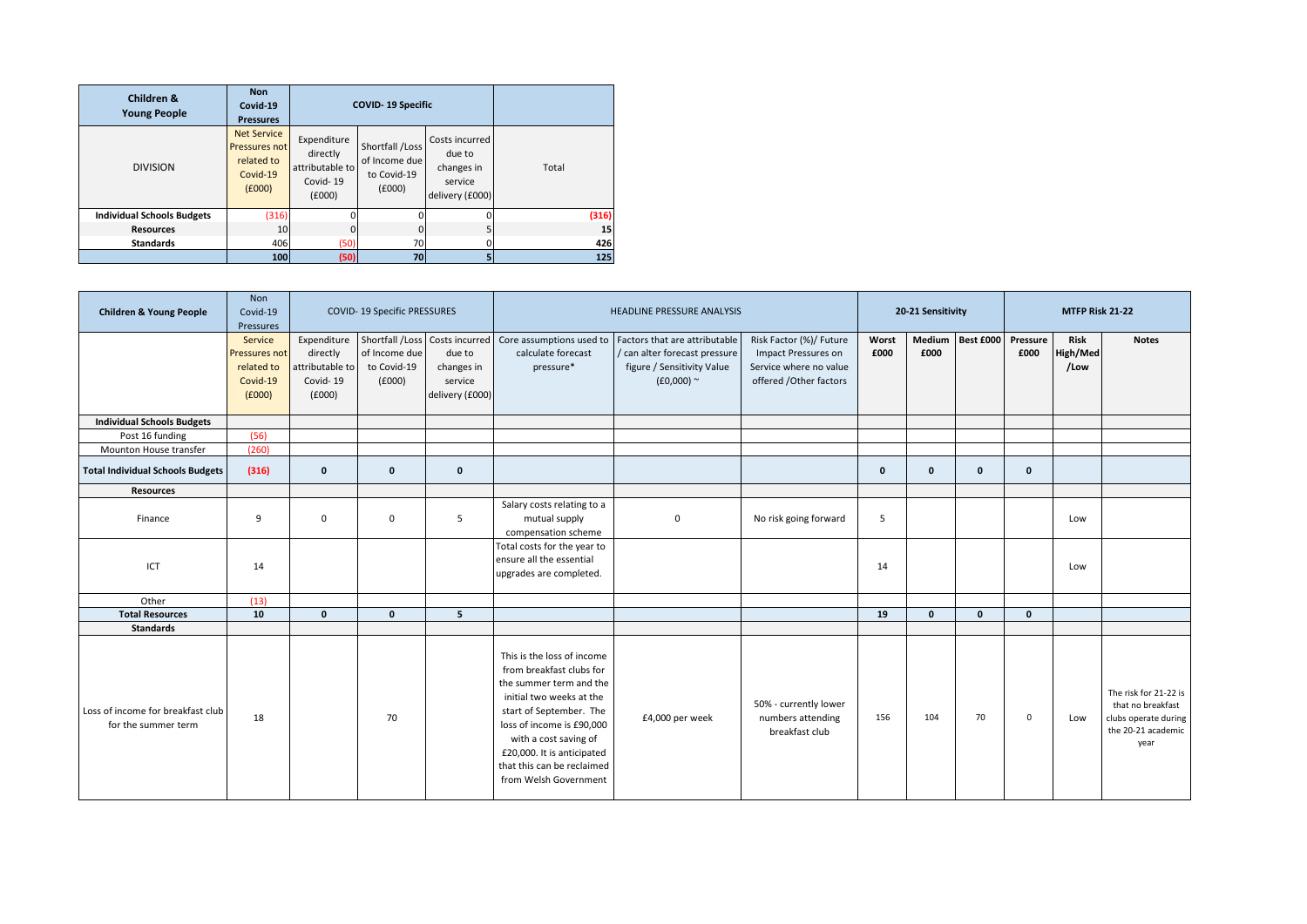| Early Years            | (100) | (50) |    | Savings due to rising 3's<br>not being admitted into<br>schools in the summer<br>term due to covid |  |     |     |    |     |  |
|------------------------|-------|------|----|----------------------------------------------------------------------------------------------------|--|-----|-----|----|-----|--|
| ALN                    | 478   |      |    |                                                                                                    |  |     |     |    | 431 |  |
| Other                  | 10    |      |    |                                                                                                    |  |     |     |    |     |  |
| <b>Total Standards</b> | 406   | (50) | 70 |                                                                                                    |  | 156 | 104 | 70 | 431 |  |
| <b>CYP</b>             | 100   | (50) | 70 |                                                                                                    |  | 175 | 104 | 70 | 431 |  |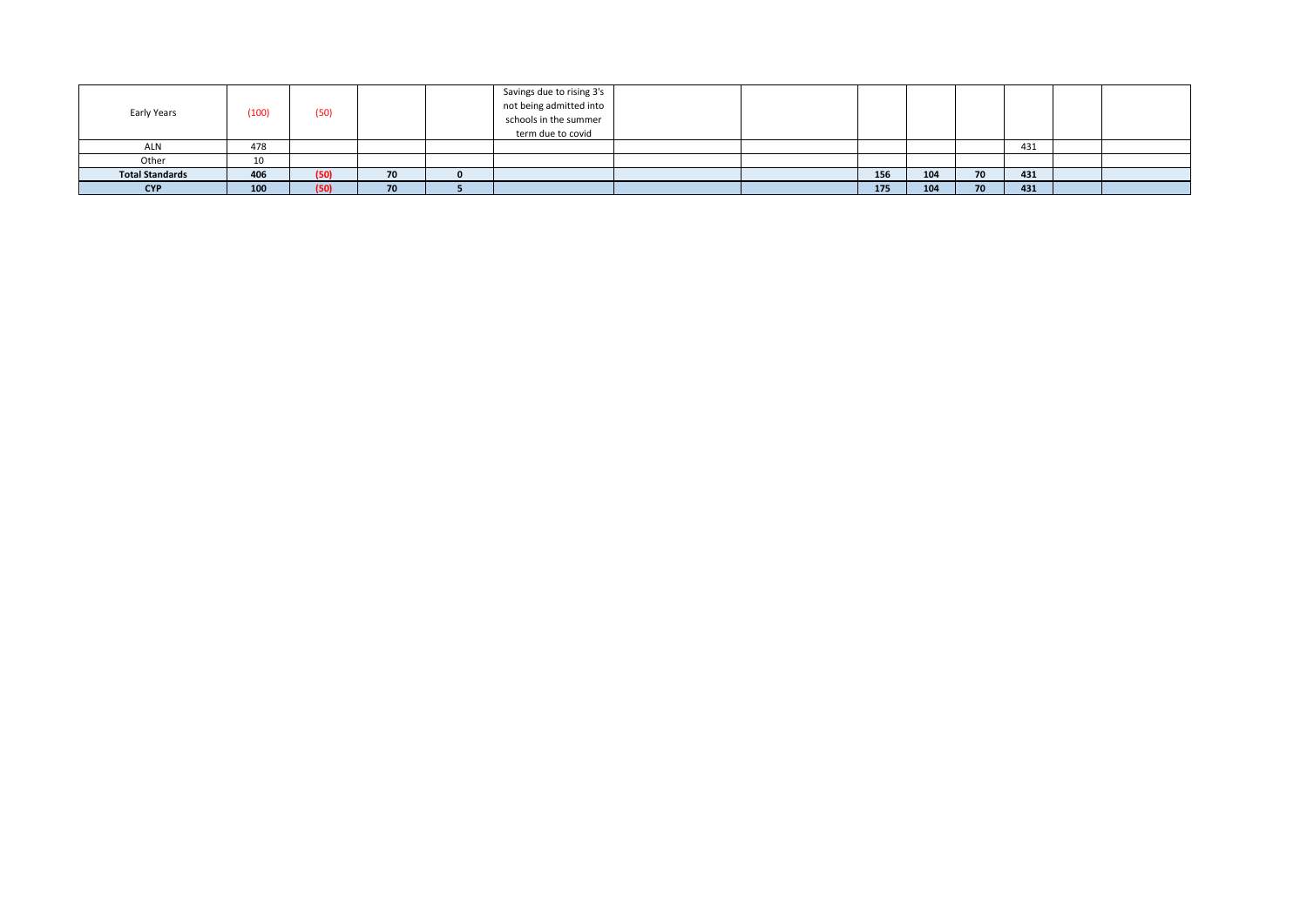| <b>ENTERPRISE</b>                       | <b>Non</b><br>Covid-19<br><b>Pressures</b>                              |                                                                  | <b>COVID-19 Specific</b>                                  |                                                                      |       |
|-----------------------------------------|-------------------------------------------------------------------------|------------------------------------------------------------------|-----------------------------------------------------------|----------------------------------------------------------------------|-------|
| <b>DIVISION</b>                         | <b>Net Service</b><br>Pressures not<br>related to<br>Covid-19<br>f(000) | Expenditure<br>directly<br>attributable to<br>Covid-19<br>(£000) | Shortfall /Loss<br>of Income due<br>to Covid-19<br>(6000) | Costs incurred<br>due to<br>changes in<br>service<br>delivery (£000) | Total |
| <b>Business Growth &amp; Enterprise</b> | (50)                                                                    |                                                                  | 0                                                         | n                                                                    | (50)  |
| <b>Facilities &amp; Fleet</b>           | 409                                                                     | 145                                                              | 668                                                       | $\Omega$                                                             | 1,222 |
| <b>Neighbourhood Services</b>           | 279                                                                     | 292                                                              | 212                                                       | $\Omega$                                                             | 783   |
| <b>Planning &amp; Housing</b>           | (402)                                                                   | $\Omega$                                                         | 869                                                       | 527                                                                  | 994   |
| <b>MonLife</b>                          | (185)                                                                   | 0                                                                | 1,853                                                     | 0                                                                    | 1,668 |
|                                         | 51                                                                      | 437                                                              | 3,602                                                     | 527                                                                  | 4,617 |

| <b>ENTERPRISE</b>                                                                                           | Non<br>Covid-19<br>Pressures                                |                                                                 | COVID-19 Specific PRESSURES                               |                                                                      |                                                             | HEADLINE PRESSURE ANALYSIS                                                                                   |                                                                                                           |               | 20-21 Sensitivity |                  |                  |                          | MTFP Risk 21-22                                                                                   |
|-------------------------------------------------------------------------------------------------------------|-------------------------------------------------------------|-----------------------------------------------------------------|-----------------------------------------------------------|----------------------------------------------------------------------|-------------------------------------------------------------|--------------------------------------------------------------------------------------------------------------|-----------------------------------------------------------------------------------------------------------|---------------|-------------------|------------------|------------------|--------------------------|---------------------------------------------------------------------------------------------------|
|                                                                                                             | Service<br>ressures not<br>related to<br>Covid-19<br>f(000) | Expenditure<br>directly<br>ttributable to<br>Covid-19<br>f(000) | Shortfall /Loss<br>of Income due<br>to Covid-19<br>(£000) | Costs incurred<br>due to<br>changes in<br>service<br>delivery (£000) | Core assumptions<br>used to calculate<br>forecast pressure* | Factors that are<br>ttributable / can alter<br>forecast pressure<br>figure / Sensitivity<br>Value (£0,000) ~ | Risk Factor (%)/ Future<br><b>Impact Pressures on</b><br>Service where no value<br>offered /Other factors | Worst<br>£000 | £000              | Medium Best £000 | Pressure<br>£000 | Risk<br>ligh/Med<br>/Low | <b>Notes</b>                                                                                      |
| <b>Business Growth &amp; Enterprise</b>                                                                     |                                                             |                                                                 |                                                           |                                                                      |                                                             |                                                                                                              |                                                                                                           |               |                   |                  |                  |                          |                                                                                                   |
| Community & Pship Dev - staff costs covered by<br>grant funding                                             | (21)                                                        |                                                                 |                                                           |                                                                      |                                                             |                                                                                                              |                                                                                                           |               |                   |                  |                  |                          |                                                                                                   |
| Communications - improved income                                                                            | (4)                                                         |                                                                 |                                                           |                                                                      |                                                             |                                                                                                              |                                                                                                           |               |                   |                  |                  |                          |                                                                                                   |
| Strategic Projects - staff saving - transferring staff<br>collaboration costs to capital.                   | (42)                                                        |                                                                 |                                                           |                                                                      |                                                             |                                                                                                              |                                                                                                           |               |                   |                  |                  |                          |                                                                                                   |
| Enterprise Mgt - Pay award budget shortfall                                                                 | 17                                                          |                                                                 |                                                           |                                                                      |                                                             |                                                                                                              |                                                                                                           |               |                   |                  |                  |                          |                                                                                                   |
| <b>Total Business Growth &amp; Enterprise</b>                                                               | (50)                                                        | $\Omega$                                                        | $\Omega$                                                  | $\mathbf{o}$                                                         |                                                             |                                                                                                              |                                                                                                           | $\Omega$      | $\Omega$          | $\mathbf{0}$     |                  |                          |                                                                                                   |
| <b>Facilities &amp; Fleet</b>                                                                               |                                                             |                                                                 |                                                           |                                                                      |                                                             |                                                                                                              |                                                                                                           |               |                   |                  |                  |                          |                                                                                                   |
| Schools Catering - Loss of income/FSM increase                                                              | $\Omega$                                                    | $\Omega$                                                        | 409                                                       | $\Omega$                                                             |                                                             |                                                                                                              |                                                                                                           |               |                   |                  | 314              | Med                      | Loss of income due to increase in FSM entitlement<br>(£114k), Loss of general meal uptake (£200k) |
| Building Cleaning - Covid cleaning grant, assumes<br>school cleaning funded by grant.                       | 122                                                         |                                                                 |                                                           | $\Omega$                                                             |                                                             |                                                                                                              |                                                                                                           |               |                   |                  |                  |                          |                                                                                                   |
| PTU - Staffing Pressure                                                                                     | 401                                                         |                                                                 |                                                           |                                                                      |                                                             |                                                                                                              |                                                                                                           |               |                   |                  | 401              | Med                      | Recurring pressure.                                                                               |
| PTU - New Software Package - Moved to<br>Capitalisation.                                                    |                                                             |                                                                 |                                                           |                                                                      |                                                             |                                                                                                              |                                                                                                           |               |                   |                  |                  |                          |                                                                                                   |
| PTU - Loss of Private Hire Income due to Covid                                                              |                                                             |                                                                 | 243                                                       |                                                                      |                                                             |                                                                                                              |                                                                                                           |               |                   |                  | 243              | Med                      | Impacted by Covid, guidelines might impact ability to<br>generate external income next year.      |
| PTU - Service 65 income loss due to Covid                                                                   |                                                             |                                                                 | 16                                                        |                                                                      |                                                             |                                                                                                              |                                                                                                           |               |                   |                  |                  |                          |                                                                                                   |
| PTU - Grass Routes                                                                                          | $\Omega$                                                    |                                                                 | $\Omega$                                                  |                                                                      |                                                             |                                                                                                              |                                                                                                           |               |                   |                  |                  |                          |                                                                                                   |
| PTU Commissioning - Contract savings offset by<br>increased covid costs.                                    | (108)                                                       | 79                                                              |                                                           |                                                                      |                                                             |                                                                                                              |                                                                                                           |               |                   |                  |                  |                          |                                                                                                   |
| Transport - Green car scheme loss, increased<br>repair costs for additional vehicles taken on for<br>covid. | 138                                                         | 66                                                              |                                                           |                                                                      |                                                             |                                                                                                              |                                                                                                           |               |                   |                  |                  |                          |                                                                                                   |
| <b>Total Facilities &amp; Fleet</b>                                                                         | 409                                                         | 145                                                             | 668                                                       | $\mathbf{0}$                                                         |                                                             |                                                                                                              |                                                                                                           | $\mathbf{0}$  | $\mathbf{o}$      | $\mathbf{0}$     | 958              |                          |                                                                                                   |
| <b>Neighbourhood Services</b>                                                                               |                                                             |                                                                 |                                                           |                                                                      |                                                             |                                                                                                              |                                                                                                           |               |                   |                  |                  |                          |                                                                                                   |
| Highways & Streetlighting - Streetlighting energy<br>saving.                                                | (71)                                                        |                                                                 |                                                           |                                                                      |                                                             |                                                                                                              |                                                                                                           |               |                   |                  |                  |                          |                                                                                                   |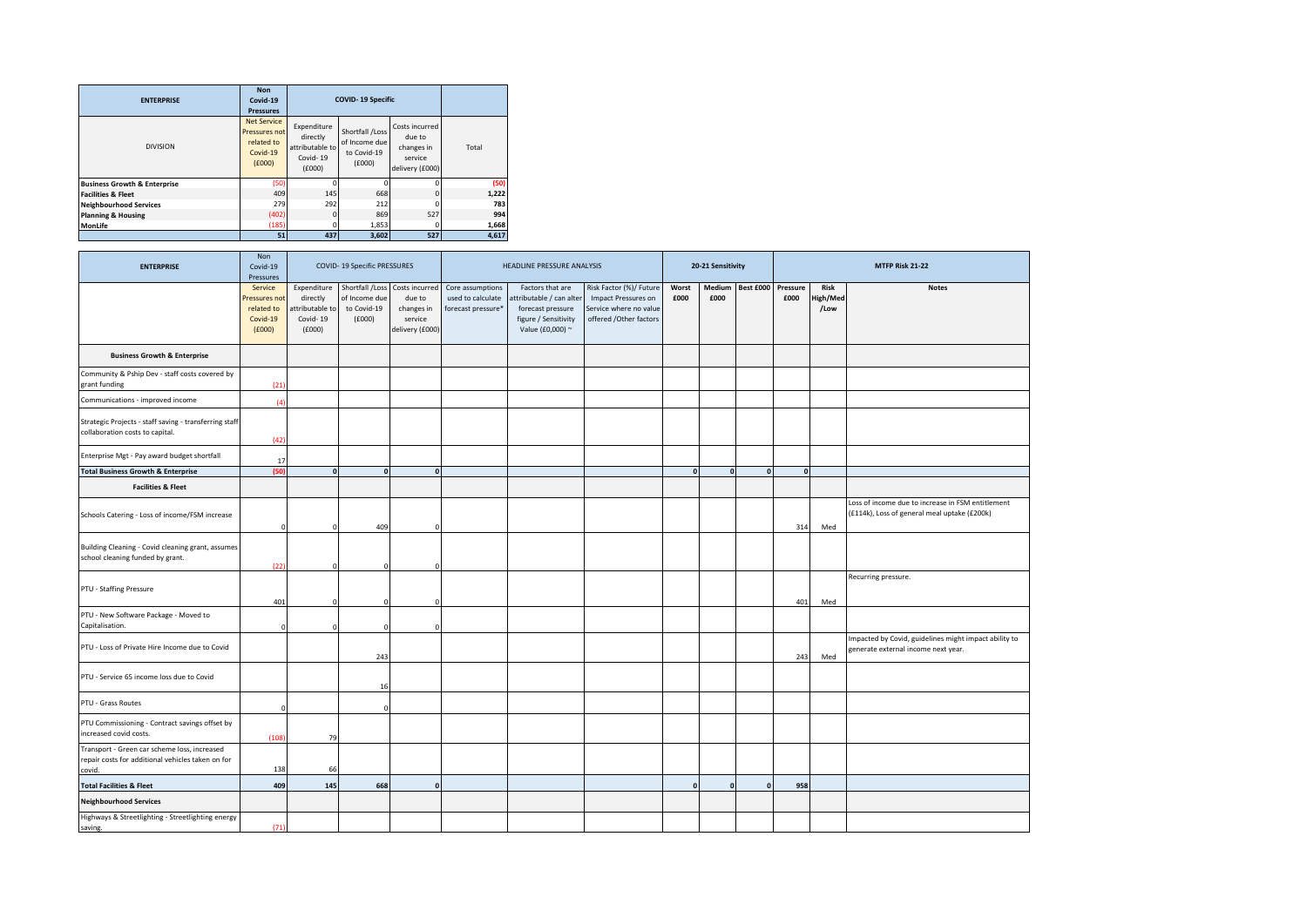| Waste - Increased Staff Costs due to Covid social<br>distancing requirements.                  |          | 231      |           |              |  |                    |          |          |           |      |                                                                                                                                                                                                           |
|------------------------------------------------------------------------------------------------|----------|----------|-----------|--------------|--|--------------------|----------|----------|-----------|------|-----------------------------------------------------------------------------------------------------------------------------------------------------------------------------------------------------------|
| Waste - Increased vehicle Hire & Running Costs<br>due to Covid social distancing requirements. |          | 61       |           |              |  |                    |          |          |           |      |                                                                                                                                                                                                           |
| Waste - External Trade Income                                                                  |          |          | 56        |              |  |                    |          |          |           |      |                                                                                                                                                                                                           |
| Waste - Existing budget Pressures                                                              | 350      |          |           |              |  |                    |          |          | 350       | High | Recurring pressure                                                                                                                                                                                        |
| Grounds Maintenance - Reduction in external<br>trade income as a result of Covid.              |          |          | 156       | $\Omega$     |  |                    |          |          |           |      |                                                                                                                                                                                                           |
| <b>Total Neighbourhood Services</b>                                                            | 279      | 292      | 212       | $\mathbf{0}$ |  | $\pmb{\mathsf{o}}$ | $\Omega$ | $\Omega$ | 350       |      |                                                                                                                                                                                                           |
| <b>Planning &amp; Housing</b>                                                                  |          |          |           |              |  |                    |          |          |           |      |                                                                                                                                                                                                           |
| Planning - Reduction in planning & Building<br>Control Fees.                                   | (95)     | $\Omega$ | 294       |              |  |                    |          |          | 200       | High | Income projections from planning applications are<br>expected to be down next year but will pick back up<br>once new LDP is agreed.                                                                       |
| LDP - Consultant Uspend (£128k to capitalisation)                                              | (175)    |          |           |              |  |                    |          |          |           |      |                                                                                                                                                                                                           |
| Civil Parking Enforcement - Income Pressure                                                    | 67       |          | 288       |              |  |                    |          |          |           |      |                                                                                                                                                                                                           |
| Car Parking Income down due to Covid<br>Restrictions.                                          |          |          | 197       |              |  |                    |          |          |           |      |                                                                                                                                                                                                           |
| Car Parking - Season Tickets & Permits                                                         |          |          | 40        |              |  |                    |          |          |           |      |                                                                                                                                                                                                           |
| Highway Dev & Flooding                                                                         | (190)    |          |           |              |  |                    |          |          |           |      |                                                                                                                                                                                                           |
| Housing - Renovation grants - Loss of fee income<br>due to covid restrictions.                 |          |          | 50        |              |  |                    |          |          |           |      |                                                                                                                                                                                                           |
| Housing - Software Costs                                                                       |          |          |           |              |  |                    |          |          |           |      |                                                                                                                                                                                                           |
| <b>Housing Misc</b>                                                                            | (14)     |          |           |              |  |                    |          |          |           |      |                                                                                                                                                                                                           |
| Homelessness - Increase in B&B costs, security<br>costs and meals due to Covid                 |          |          |           | 527          |  |                    |          |          | 527       | High | Costs will remain if alternative provision isn't found, no<br>guaranteed any further WG funding next year.                                                                                                |
| <b>Total Planning &amp; Housing</b>                                                            | (402)    |          | 869       | 527          |  | $\mathbf{0}$       | $\Omega$ |          | 727       |      |                                                                                                                                                                                                           |
| <b>MONLIFE</b>                                                                                 |          |          |           |              |  |                    |          |          |           |      |                                                                                                                                                                                                           |
| Loss of Leisure Centre Income due to sites being<br>closed for Covid.                          | $\Omega$ |          | 1,573     |              |  |                    |          |          | 1,340     |      | Restrictions and site closures through covid, loss of<br>consumer confidence 35% loss. This assumes that sites<br>are fully open but with reduced membership and<br>general usage                         |
| Outdoor Education - Loss of income as centres<br>closed due to Covid.                          |          |          |           |              |  |                    |          |          |           |      | Restrictions and site closures through covid, loss of<br>consumer confidence 50% loss. Potentially no bookings<br>until 2021/22 academic year - Spring / Summer being<br>highest income generating period |
| Countryside & Culture - income loss due to event<br>cancellation                               | $\Omega$ |          | 176<br>48 |              |  |                    |          |          | 360<br>74 |      | Restrictions and site closures through covid, loss of<br>consumer confidence - estimated impact 25% of<br>ncome                                                                                           |
| Countryside & Culture - Software Ospend &<br>Match funding requirement                         | 33       |          |           |              |  |                    |          |          |           |      |                                                                                                                                                                                                           |
| <b>Active Travel</b>                                                                           |          |          |           |              |  |                    |          |          |           |      |                                                                                                                                                                                                           |
| Youth & Community - staff saving                                                               | (55)     |          |           |              |  |                    |          |          |           |      |                                                                                                                                                                                                           |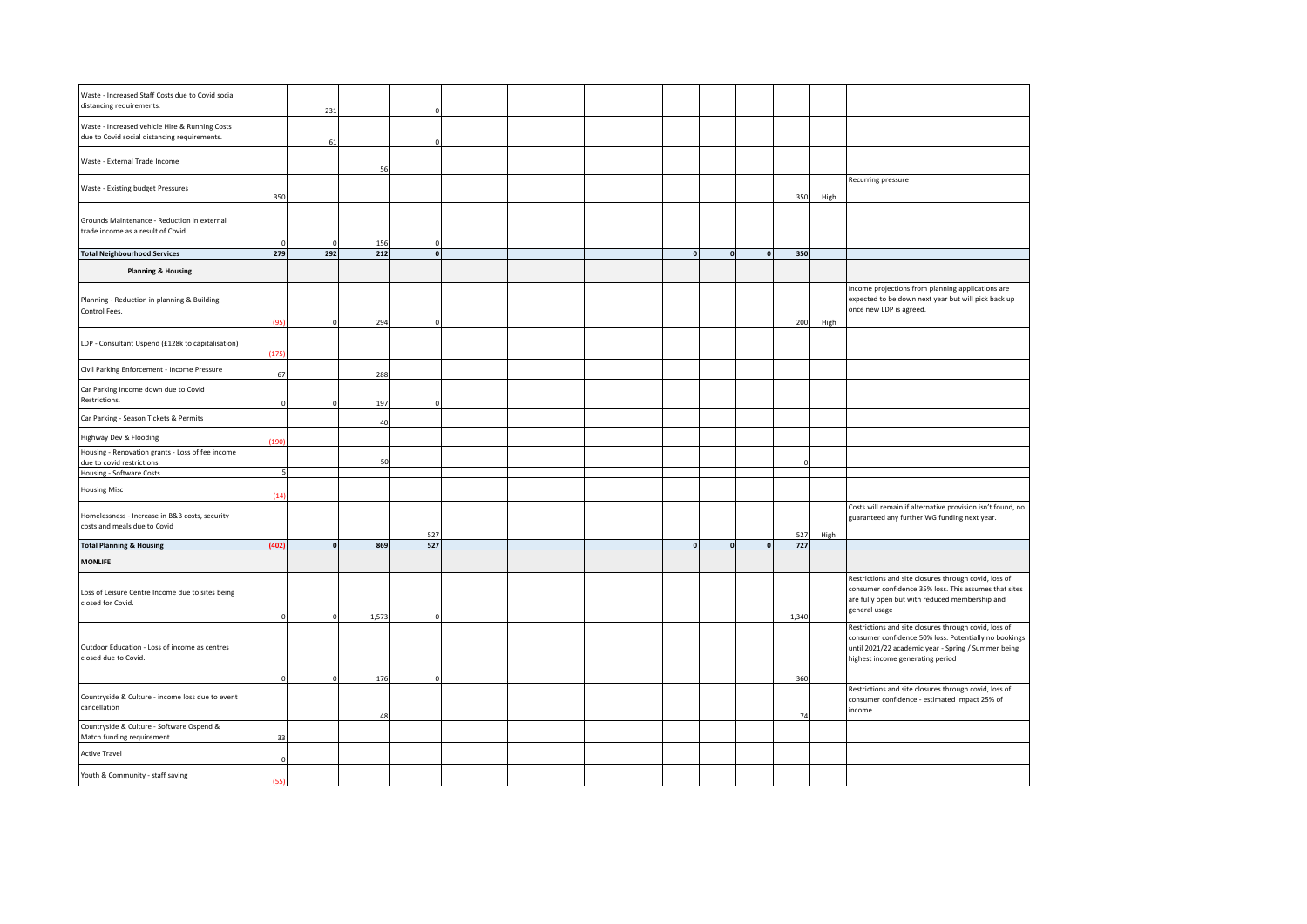|                                                |       |     |       |     |  |  |  |       | ShireHall - Potential Movement of Monmouth Museum  |
|------------------------------------------------|-------|-----|-------|-----|--|--|--|-------|----------------------------------------------------|
|                                                |       |     |       |     |  |  |  |       | to Shirehall Venue is used for wedding receptions, |
| Museums & Attractions- Loss of income as sites |       |     |       |     |  |  |  |       | parties and other general bookings such as welsh   |
| closed due to Covid. Staff savings             |       |     |       |     |  |  |  |       | classes etc., this income is likely to be lost     |
|                                                |       |     |       |     |  |  |  |       |                                                    |
|                                                |       |     |       |     |  |  |  |       |                                                    |
| <b>TOTAL MONLIFE</b>                           | (185) |     | 1,853 |     |  |  |  | 1,863 |                                                    |
| <b>TOTAL ENTERPRISE &amp; MONLIFE</b>          |       | 437 | 3,602 | 527 |  |  |  | 3,898 |                                                    |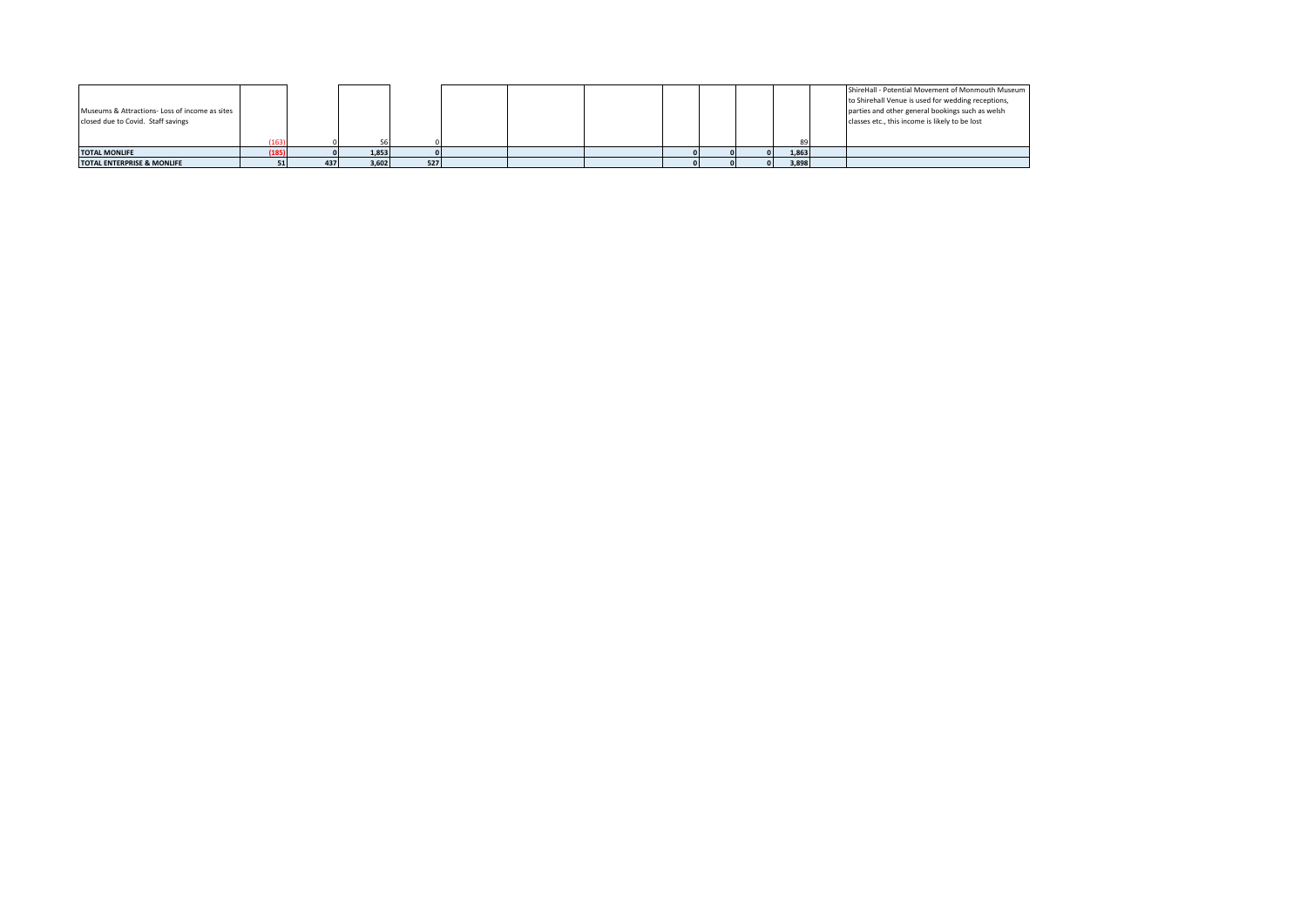| <b>Chief Executive</b>          | <b>Non</b><br>Covid-19<br><b>Pressures</b>                              |                                                                  | <b>COVID-19 Specific</b>                                  |                                                                   |       |    |
|---------------------------------|-------------------------------------------------------------------------|------------------------------------------------------------------|-----------------------------------------------------------|-------------------------------------------------------------------|-------|----|
| <b>DIVISION</b>                 | <b>Net Service</b><br>Pressures not<br>related to<br>Covid-19<br>(6000) | Expenditure<br>directly<br>attributable to<br>Covid-19<br>(E000) | Shortfall /Loss<br>of Income due<br>to Covid-19<br>(E000) | Costs incurred<br>due to changes<br>in service<br>delivery (£000) | Total |    |
| <b>Legal &amp; Land Charges</b> | (11)                                                                    |                                                                  | 50                                                        |                                                                   |       | 39 |
| Governance, Democracy & Support | (7)                                                                     |                                                                  |                                                           | 29                                                                |       | 22 |
|                                 | (18)                                                                    |                                                                  | 50                                                        | 29                                                                |       | 61 |

| <b>Chief Executive</b>                                                            | Non<br>Covid-19<br>Pressures                                 |                                                                  | COVID-19 Specific PRESSURES                               |                                                                   |                                                             | HEADLINE PRESSURE ANALYSIS                                                                               |                                                                                                    |               | 20-21 Sensitivity |                      |                                |                             | MTFP Risk 21-22                                                                                     |
|-----------------------------------------------------------------------------------|--------------------------------------------------------------|------------------------------------------------------------------|-----------------------------------------------------------|-------------------------------------------------------------------|-------------------------------------------------------------|----------------------------------------------------------------------------------------------------------|----------------------------------------------------------------------------------------------------|---------------|-------------------|----------------------|--------------------------------|-----------------------------|-----------------------------------------------------------------------------------------------------|
|                                                                                   | Service<br>Pressures not<br>related to<br>Covid-19<br>(£000) | Expenditure<br>directly<br>attributable to<br>Covid-19<br>(£000) | Shortfall /Loss<br>of Income due<br>to Covid-19<br>(£000) | Costs incurred<br>due to changes<br>in service<br>delivery (£000) | Core assumptions<br>used to calculate<br>forecast pressure* | Factors that are<br>attributable / can alter<br>forecast pressure figure /<br>Sensitivity Value (£0,000) | Risk Factor (%)/ Future<br>Impact Pressures on<br>Service where no value<br>offered /Other factors | Worst<br>£000 | £000              |                      | Medium Best £000 Pressure £000 | <b>Risk</b><br>High/Med/Low | <b>Notes</b>                                                                                        |
| <b>Legal &amp; Land Charges</b>                                                   |                                                              |                                                                  |                                                           |                                                                   |                                                             |                                                                                                          |                                                                                                    |               |                   |                      |                                |                             |                                                                                                     |
| Reduction in Land Charges Income due to impact<br>of Covid on Housing market.     | $\Omega$                                                     |                                                                  | 50                                                        |                                                                   |                                                             |                                                                                                          |                                                                                                    |               |                   |                      | 50                             | Med                         | Dependant on how housing market<br>reacts to impact of Covid.                                       |
| Legal - Staff savings as not filling employment<br>lawyer post.                   | (11)                                                         |                                                                  |                                                           |                                                                   |                                                             |                                                                                                          |                                                                                                    |               |                   |                      |                                |                             |                                                                                                     |
| <b>Total Legal &amp; Land Charges</b>                                             | (11)                                                         |                                                                  | 50                                                        | $\mathbf{r}$                                                      |                                                             |                                                                                                          |                                                                                                    |               | $\mathbf{r}$      | $\mathbf{0}$         | 50                             |                             |                                                                                                     |
| Governance, Democracy & Support                                                   |                                                              |                                                                  |                                                           |                                                                   |                                                             |                                                                                                          |                                                                                                    |               |                   |                      |                                |                             |                                                                                                     |
| Community Education - Loss of income due to<br>closures of sites due to Covid.    | 1                                                            |                                                                  |                                                           |                                                                   |                                                             |                                                                                                          |                                                                                                    |               |                   |                      |                                |                             |                                                                                                     |
| Contact Centre - Overspend as restructuring has<br>been put on hold during Covid. |                                                              |                                                                  |                                                           | 29                                                                |                                                             |                                                                                                          |                                                                                                    |               |                   |                      | 29                             | Med                         | Current climate means restructure<br>cannot be implemented so staff savings<br>are not forthcoming. |
| Corporate - unbudgeted licensing cost, supplies<br>& Serv                         | 11                                                           |                                                                  |                                                           |                                                                   |                                                             |                                                                                                          |                                                                                                    |               |                   |                      |                                |                             |                                                                                                     |
| Democratic Services - underspend in Supplies &<br>Services.                       | (48)                                                         |                                                                  |                                                           |                                                                   |                                                             |                                                                                                          |                                                                                                    |               |                   |                      |                                |                             |                                                                                                     |
| Policy & Pships - Welsh Translation Costs                                         | 19                                                           |                                                                  |                                                           |                                                                   |                                                             |                                                                                                          |                                                                                                    |               |                   |                      |                                |                             |                                                                                                     |
| Community Hubs - Usk PO, increased book<br>purchase.                              | 10                                                           |                                                                  |                                                           |                                                                   |                                                             |                                                                                                          |                                                                                                    |               |                   |                      |                                |                             |                                                                                                     |
| <b>Total Governance, Democracy &amp; Support</b><br><b>TOTAL CEO's</b>            | (7)<br>(18)                                                  |                                                                  | $\Omega$<br>50                                            | 29<br>29                                                          |                                                             |                                                                                                          |                                                                                                    |               | r<br>$\Omega$     | $\Omega$<br>$\Omega$ | 29<br>79                       |                             |                                                                                                     |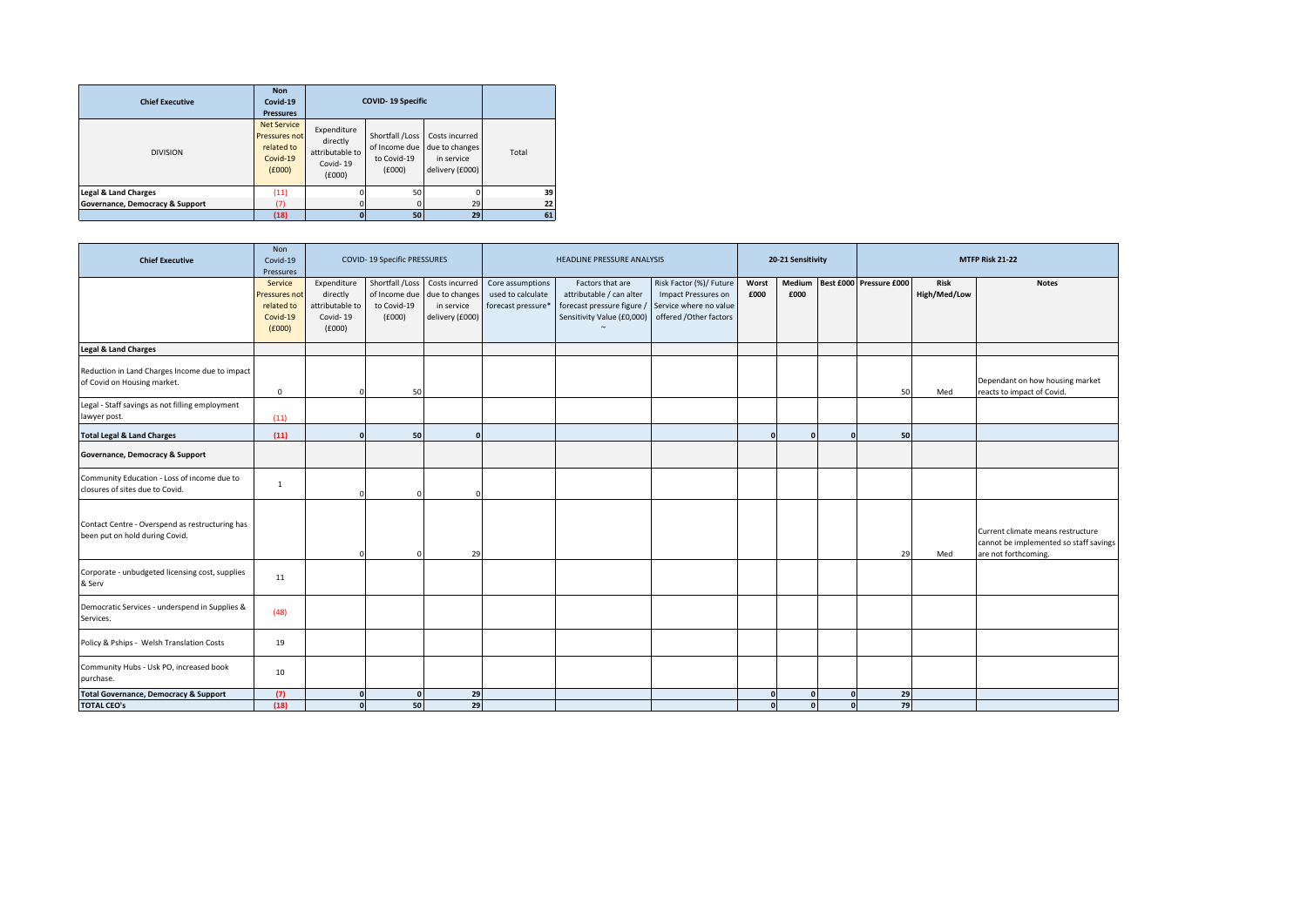| <b>RESOURCES</b>                            | <b>Non</b><br>Covid-19<br><b>Pressures</b>                              | <b>COVID-19 Specific</b>                                         |                                                           |                                                                   |       |  |  |  |
|---------------------------------------------|-------------------------------------------------------------------------|------------------------------------------------------------------|-----------------------------------------------------------|-------------------------------------------------------------------|-------|--|--|--|
| <b>DIVISION</b>                             | <b>Net Service</b><br>Pressures not<br>related to<br>Covid-19<br>(6000) | Expenditure<br>directly<br>attributable to<br>Covid-19<br>(6000) | Shortfall /Loss<br>of Income due<br>to Covid-19<br>(6000) | Costs incurred<br>due to changes<br>in service<br>delivery (£000) | Total |  |  |  |
| Commercial, Corporate & landlord Services   | (38)                                                                    | $\Omega$                                                         | 475                                                       | $\Omega$                                                          | 437   |  |  |  |
| <b>Finance</b>                              | (148)                                                                   | 320                                                              | 0                                                         | $\Omega$                                                          | 172   |  |  |  |
| <b>Future Monmouthshire</b>                 | 82                                                                      | $\Omega$                                                         | $\Omega$                                                  | O                                                                 | 82    |  |  |  |
| <b>Information Communication Technology</b> | (431)                                                                   | $\Omega$                                                         | 0                                                         | $\Omega$                                                          | (431) |  |  |  |
| People                                      | (105)                                                                   | $\Omega$                                                         | 37                                                        | $\Omega$                                                          | (68)  |  |  |  |
|                                             | (640)                                                                   | 320                                                              | 512                                                       | $\Omega$                                                          | 192   |  |  |  |

| <b>RESOURCES</b>                                                                                                                                                                                                                                    | <b>Non</b><br>Covid-19<br>Pressures                          | COVID-19 Specific PRESSURES                                     |                                                           |                                                                   | HEADLINE PRESSURE ANALYSIS                                  |                                                                                                                 |                                                                                                    | 20-21 Sensitivity |                |           |                  |                                 | MTFP Risk 21-22                                                                                                                                                                                         |
|-----------------------------------------------------------------------------------------------------------------------------------------------------------------------------------------------------------------------------------------------------|--------------------------------------------------------------|-----------------------------------------------------------------|-----------------------------------------------------------|-------------------------------------------------------------------|-------------------------------------------------------------|-----------------------------------------------------------------------------------------------------------------|----------------------------------------------------------------------------------------------------|-------------------|----------------|-----------|------------------|---------------------------------|---------------------------------------------------------------------------------------------------------------------------------------------------------------------------------------------------------|
|                                                                                                                                                                                                                                                     | Service<br>Pressures not<br>related to<br>Covid-19<br>(£000) | Expenditure<br>directly<br>ttributable to<br>Covid-19<br>(6000) | Shortfall /Loss<br>of Income due<br>to Covid-19<br>(£000) | Costs incurred<br>due to changes<br>in service<br>delivery (£000) | Core assumptions<br>used to calculate<br>forecast pressure* | Factors that are<br>attributable / can alter<br>forecast pressure figure<br>/ Sensitivity Value<br>$(£0,000)$ ~ | Risk Factor (%)/ Future<br>Impact Pressures on<br>Service where no value<br>offered /Other factors | Worst<br>£000     | Medium<br>£000 | Best £000 | Pressure<br>£000 | <b>Risk</b><br>High/Med<br>/Low | <b>Notes</b>                                                                                                                                                                                            |
| <b>Commercial, Corporate &amp; landlord Services</b>                                                                                                                                                                                                |                                                              |                                                                 |                                                           |                                                                   |                                                             |                                                                                                                 |                                                                                                    |                   |                |           |                  |                                 |                                                                                                                                                                                                         |
| Estates - Income Pressure - Rental loss from<br>Magor, development company not yet set up<br>(budget assumed income stream).                                                                                                                        | 55                                                           |                                                                 | 79                                                        |                                                                   |                                                             |                                                                                                                 |                                                                                                    |                   |                |           | 179              | High                            | Depending on Covid situation we might not be able to<br>rent out the spare office accommodation at Magor,<br>ongoing issue of development company.                                                      |
| Sustainability & Solar Farm                                                                                                                                                                                                                         | (97)                                                         |                                                                 |                                                           |                                                                   |                                                             |                                                                                                                 |                                                                                                    |                   |                |           |                  |                                 |                                                                                                                                                                                                         |
| <b>Commercial Investments</b><br><b>Investment Income Pressure</b>                                                                                                                                                                                  | (73)<br>200                                                  |                                                                 | 266                                                       |                                                                   |                                                             |                                                                                                                 |                                                                                                    |                   |                |           | 200              | High                            | There is a high possibility that we will not enter into any<br>additional investment purchases in 21-22.                                                                                                |
| MCC Markets - Income Loss                                                                                                                                                                                                                           | 30                                                           |                                                                 | 130                                                       |                                                                   |                                                             |                                                                                                                 |                                                                                                    |                   |                |           |                  |                                 |                                                                                                                                                                                                         |
| ndustrial Units                                                                                                                                                                                                                                     | 13                                                           |                                                                 |                                                           |                                                                   |                                                             |                                                                                                                 |                                                                                                    |                   |                |           |                  |                                 |                                                                                                                                                                                                         |
| Cemeteries                                                                                                                                                                                                                                          | 38                                                           |                                                                 |                                                           |                                                                   |                                                             |                                                                                                                 |                                                                                                    |                   |                |           | 38               | High                            | Cemetery income has been down for a number of years<br>and analysis indicates that it will remain below budget<br>going forward.                                                                        |
| County Farms                                                                                                                                                                                                                                        | S,                                                           |                                                                 |                                                           |                                                                   |                                                             |                                                                                                                 |                                                                                                    |                   |                |           |                  |                                 |                                                                                                                                                                                                         |
| Property & Office Services                                                                                                                                                                                                                          | (112)                                                        |                                                                 |                                                           |                                                                   |                                                             |                                                                                                                 |                                                                                                    |                   |                |           |                  |                                 |                                                                                                                                                                                                         |
| Property Accommodation                                                                                                                                                                                                                              | (100)                                                        |                                                                 |                                                           |                                                                   |                                                             |                                                                                                                 |                                                                                                    |                   |                |           |                  |                                 |                                                                                                                                                                                                         |
| <b>Total Commercial, Corporate &amp; landlord Services</b>                                                                                                                                                                                          | (38)                                                         |                                                                 | 475                                                       |                                                                   |                                                             |                                                                                                                 |                                                                                                    | $\mathsf{r}$      | $\Omega$       | $\Omega$  | 417              |                                 |                                                                                                                                                                                                         |
| Finance                                                                                                                                                                                                                                             |                                                              |                                                                 |                                                           |                                                                   |                                                             |                                                                                                                 |                                                                                                    |                   |                |           |                  |                                 |                                                                                                                                                                                                         |
| Benefits - B&B HB claims increasing due to Covid,<br>not all can be claimed against Housing benefit<br>subsidy so pressure on budget.                                                                                                               | 109                                                          | 320                                                             |                                                           |                                                                   |                                                             |                                                                                                                 |                                                                                                    |                   |                |           | 429              | Med                             | Housing benefit may struggle next year if local economy<br>struggles with impact of covid. The shortfall caused from<br>housing the Homeless will continue unless additional<br>funding is forthcoming. |
| Council Tax & NNDR - Shortfall in Summons<br>income due to courts being closed and decision to<br>halt recovery of Unpaid Council Tax & Business<br>Rates. Salary overspend as budget moved as part<br>of restructure that has not taken place yet. |                                                              |                                                                 |                                                           |                                                                   |                                                             |                                                                                                                 |                                                                                                    |                   |                |           |                  |                                 |                                                                                                                                                                                                         |
|                                                                                                                                                                                                                                                     | 121                                                          |                                                                 |                                                           |                                                                   |                                                             |                                                                                                                 |                                                                                                    |                   |                |           | 50               | Med                             | Summon income may still be impacted by Covid closures.                                                                                                                                                  |
| Audit - capitalisation of salary                                                                                                                                                                                                                    | (36)                                                         |                                                                 |                                                           |                                                                   |                                                             |                                                                                                                 |                                                                                                    |                   |                |           |                  |                                 |                                                                                                                                                                                                         |
| Debtors - Vacant post                                                                                                                                                                                                                               | (18)                                                         |                                                                 |                                                           |                                                                   |                                                             |                                                                                                                 |                                                                                                    |                   |                |           |                  |                                 |                                                                                                                                                                                                         |
| Finance & Imp - Senior staff vacancy saving                                                                                                                                                                                                         | (262)                                                        |                                                                 |                                                           |                                                                   |                                                             |                                                                                                                 |                                                                                                    |                   |                |           |                  |                                 |                                                                                                                                                                                                         |
| Systems & Exchequer - Security carrier savings,<br>system dev postponement savings.                                                                                                                                                                 | (62)                                                         |                                                                 |                                                           |                                                                   |                                                             |                                                                                                                 |                                                                                                    |                   |                |           |                  |                                 |                                                                                                                                                                                                         |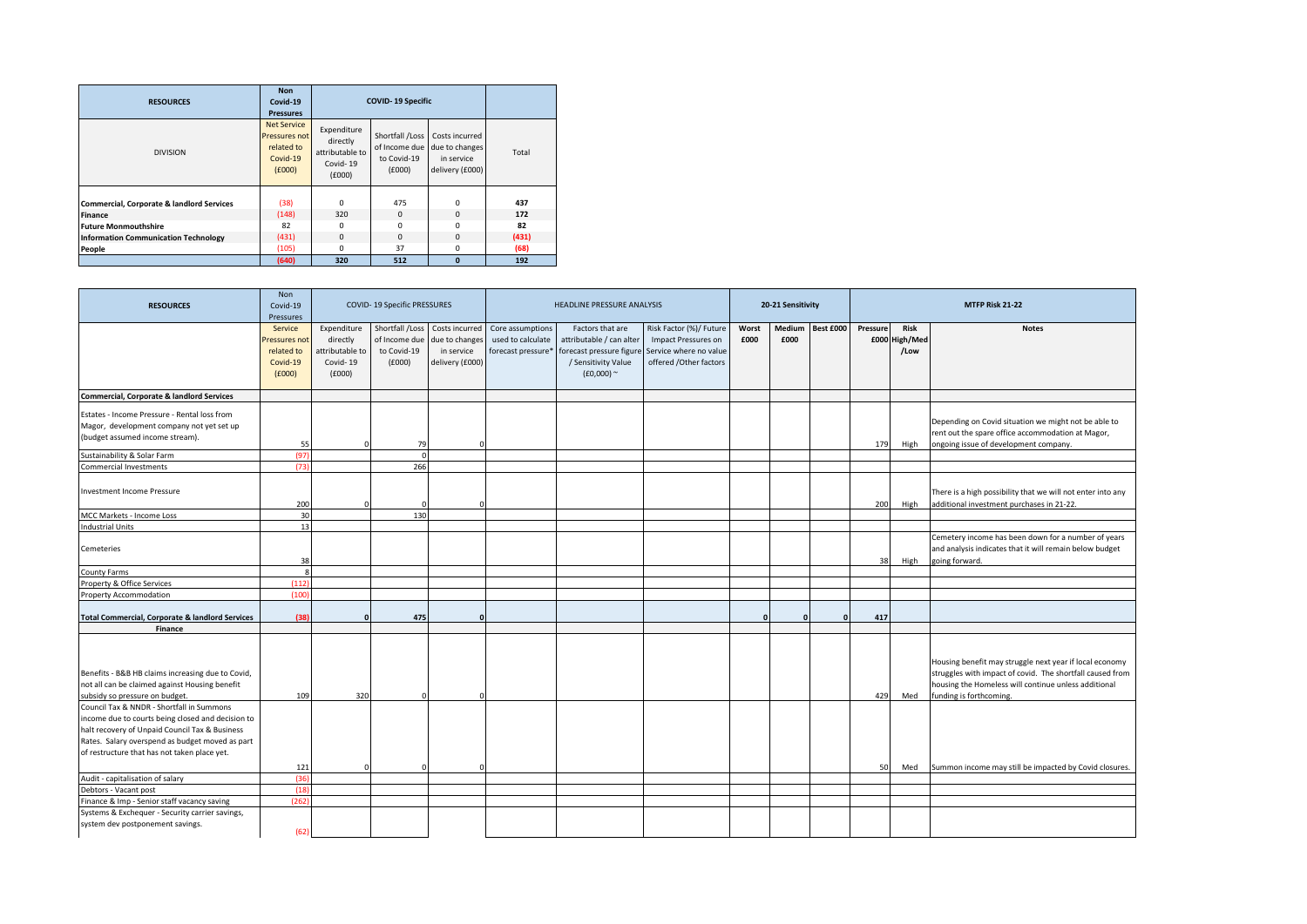| <b>Total Finance</b>                                 | (148) | 320 |     |          |  |  |  | 479   |      |                                                           |
|------------------------------------------------------|-------|-----|-----|----------|--|--|--|-------|------|-----------------------------------------------------------|
| <b>Future Monmouthshire</b>                          |       |     |     |          |  |  |  |       |      |                                                           |
| Future Monmouthshire - Unachievable 20-21            |       |     |     |          |  |  |  |       |      |                                                           |
| Savings relating to Authority Wide Agency (£80k)     |       |     |     |          |  |  |  |       |      |                                                           |
| and Fuel reductions (£34k). Offset by staff          |       |     |     |          |  |  |  |       |      | Recurring pressure - crosscutting savings yet to be       |
| secondment savings (£30k)                            | 82    |     |     |          |  |  |  | 82    | High | finalised.                                                |
| <b>Total Future Monmouthshire</b>                    | 82    |     |     |          |  |  |  | 82    |      |                                                           |
| ICT                                                  |       |     |     |          |  |  |  |       |      |                                                           |
| ICT - SRS savings & reserve                          | 122   |     |     |          |  |  |  |       |      |                                                           |
| DPO - Capitalisation of salaries                     | (309  |     |     |          |  |  |  |       |      |                                                           |
| <b>Total ICT</b>                                     | (431, |     |     |          |  |  |  |       |      |                                                           |
| People                                               |       |     |     |          |  |  |  |       |      |                                                           |
|                                                      |       |     |     |          |  |  |  |       |      | Recurring income pressure, turnover has also been hit     |
| Corporate Training - Reduced Income                  |       |     |     |          |  |  |  |       |      | further by Covid lockdown so can't see it recovering next |
|                                                      |       |     | 37  |          |  |  |  | 37    | Med  | year.                                                     |
| Customer Relations - Reduction in Professional       |       |     |     |          |  |  |  |       |      |                                                           |
| fees                                                 | (14)  |     |     |          |  |  |  |       |      |                                                           |
| Innovation - Staff costs to Capitalisation Directive |       |     |     |          |  |  |  |       |      |                                                           |
|                                                      | (62)  |     |     |          |  |  |  |       |      |                                                           |
| People Services - Staff Savings in HR                | (29)  |     |     |          |  |  |  |       |      |                                                           |
| <b>Total People</b>                                  | (105) |     | 37  | $\Omega$ |  |  |  | 37    |      |                                                           |
| <b>TOTAL RESOURCES</b>                               | (640) | 320 | 512 |          |  |  |  | 1,015 |      |                                                           |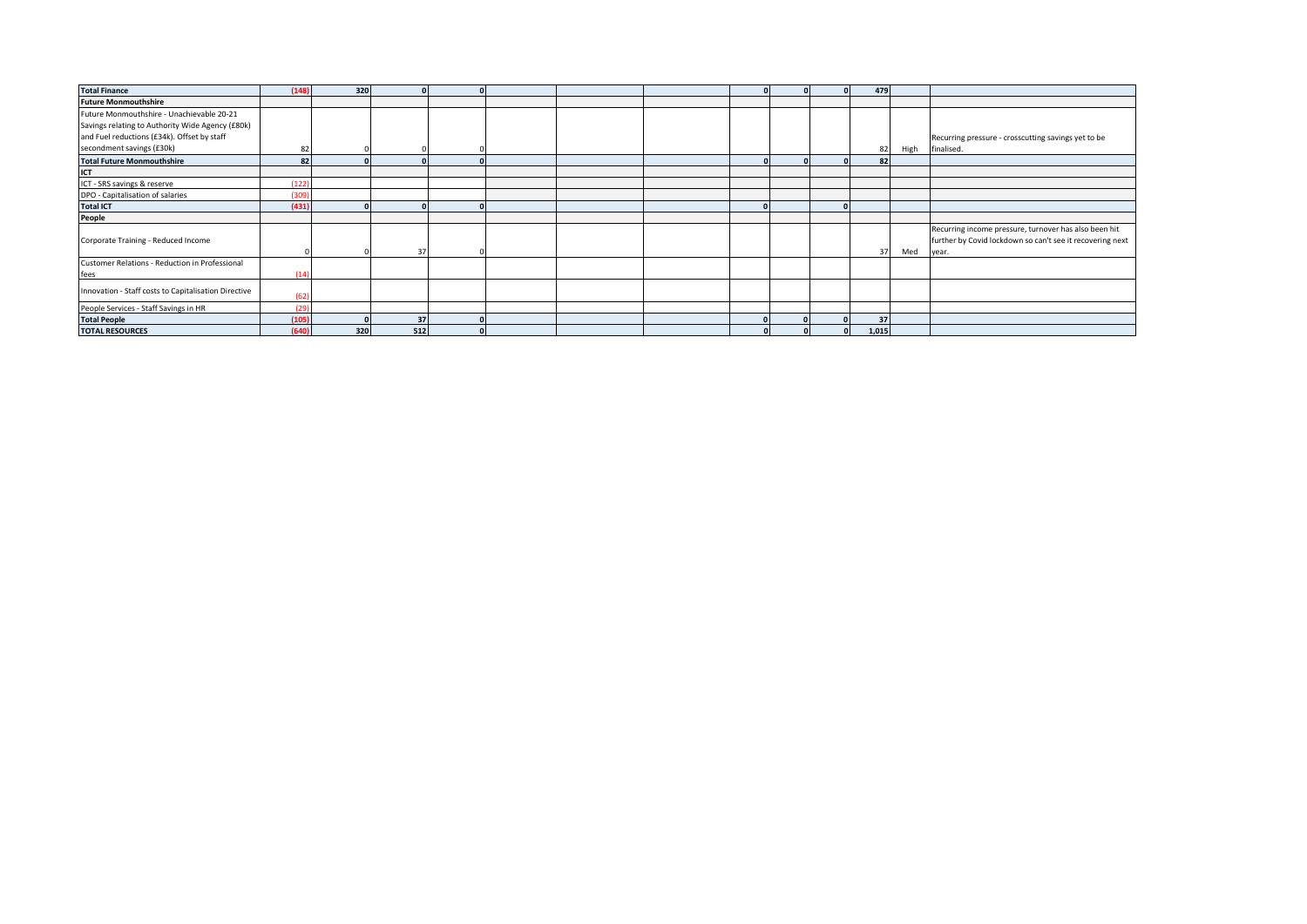| Corporate                                                             | <b>Non</b><br>Covid-19<br><b>Pressures</b>                              | <b>COVID-19 Specific</b>                                         |                                                           |                                                                      |             |
|-----------------------------------------------------------------------|-------------------------------------------------------------------------|------------------------------------------------------------------|-----------------------------------------------------------|----------------------------------------------------------------------|-------------|
| <b>DIVISION</b>                                                       | <b>Net Service</b><br>Pressures not<br>related to<br>Covid-19<br>(6000) | Expenditure<br>directly<br>attributable to<br>Covid-19<br>(6000) | Shortfall /Loss<br>of Income due<br>to Covid-19<br>(£000) | Costs incurred<br>due to<br>changes in<br>service<br>delivery (£000) | Total       |
| <b>Precepts &amp; Levies</b>                                          |                                                                         | n                                                                | 0                                                         |                                                                      |             |
| Coroner's                                                             | 23                                                                      | ŋ                                                                | $\Omega$                                                  | $\Omega$                                                             | 23          |
| <b>Corporate Management</b>                                           | (191)                                                                   | n                                                                | ŋ                                                         | n                                                                    | (191)       |
| <b>Non Distributed Costs</b><br>(NDC)<br><b>Strategic Initiatives</b> | 215<br>(61)                                                             | $\Omega$                                                         | 0<br>ŋ                                                    | $\Omega$<br>ŋ                                                        | 215<br>(61) |
| Insurance                                                             | 56                                                                      | ŋ                                                                | 0                                                         | $\Omega$                                                             | 56          |
|                                                                       | 44                                                                      | o                                                                | $\Omega$                                                  | $\Omega$                                                             | 44          |

|                                       | <b>Non</b><br>Covid-19<br>Pressures |                 | <b>COVID-19 Specific PRESSURES</b> |                 |                   | <b>HEADLINE PRESSURE ANALYSIS</b> |                         |              | 20-21 Sensitivity |              | MTFP Risk 21-22 |             |
|---------------------------------------|-------------------------------------|-----------------|------------------------------------|-----------------|-------------------|-----------------------------------|-------------------------|--------------|-------------------|--------------|-----------------|-------------|
|                                       | Service                             | Expenditure     | Shortfall /Loss                    | Costs incurred  | Core              | Factors that are                  | Risk Factor (%)/ Future | Worst        | Medium            | Best £000    | Pressure        | <b>Risk</b> |
|                                       | Pressures not                       | directly        | of Income due                      | due to          | assumptions       | attributable / can                | Impact Pressures on     | £000         | £000              |              | £000            | High/Med    |
|                                       | related to                          | attributable to | to Covid-19                        | changes in      | used to calculate | alter forecast                    | Service where no value  |              |                   |              |                 | /Low        |
|                                       | Covid-19                            | Covid-19        | (f000)                             | service         | forecast          | pressure figure /                 | offered /Other factors  |              |                   |              |                 |             |
|                                       | f(000)                              | f(000)          |                                    | delivery (£000) | pressure*         | Sensitivity Value                 |                         |              |                   |              |                 |             |
|                                       |                                     |                 |                                    |                 |                   | $(£0,000)$ ~                      |                         |              |                   |              |                 |             |
| <b>Precepts &amp; Levies</b>          |                                     |                 |                                    |                 |                   |                                   |                         |              |                   |              |                 |             |
| National parks levy                   | $\overline{2}$                      |                 |                                    |                 |                   |                                   |                         |              |                   |              |                 |             |
| <b>Total</b>                          | $\overline{2}$                      | $\mathbf{0}$    | $\mathbf{0}$                       | $\mathbf{0}$    |                   |                                   |                         | $\mathbf{0}$ | $\Omega$          | $\mathbf{0}$ | $\mathbf{0}$    |             |
| Coroner's                             |                                     |                 |                                    |                 |                   |                                   |                         |              |                   |              |                 |             |
| Coroner Fee                           | 23                                  |                 |                                    |                 |                   |                                   |                         |              |                   |              |                 |             |
| <b>Total</b>                          | 23                                  | $\mathbf{0}$    | $\mathbf{0}$                       | $\mathbf{0}$    |                   |                                   |                         | $\mathbf{0}$ | $\mathbf{0}$      | $\mathbf{0}$ | $\mathbf{0}$    |             |
| <b>Corporate Management</b>           |                                     |                 |                                    |                 |                   |                                   |                         |              |                   |              |                 |             |
| Capita Gwent                          | (109)                               |                 |                                    |                 |                   |                                   |                         |              |                   |              |                 |             |
| Rate rebates                          | (101)                               |                 |                                    |                 |                   |                                   |                         |              |                   |              |                 |             |
| Other                                 | 19                                  |                 |                                    |                 |                   |                                   |                         |              |                   |              |                 |             |
| <b>Total</b>                          | (191)                               | $\mathbf{0}$    | $\mathbf{0}$                       | $\mathbf{0}$    |                   |                                   |                         | $\mathbf{0}$ | $\mathbf{0}$      | $\mathbf{0}$ | $\mathbf{0}$    |             |
| <b>Non Distributed Costs</b><br>(NDC) |                                     |                 |                                    |                 |                   |                                   |                         |              |                   |              |                 |             |
| Strain costs                          | 215                                 |                 |                                    |                 |                   |                                   |                         |              |                   |              |                 |             |
| <b>Total</b>                          | 215                                 | $\mathbf{0}$    | $\mathbf{0}$                       | $\mathbf{0}$    |                   |                                   |                         | $\mathbf{0}$ | $\mathbf{0}$      | $\mathbf{0}$ | $\mathbf{0}$    |             |
| <b>Strategic Initiatives</b>          |                                     |                 |                                    |                 |                   |                                   |                         |              |                   |              |                 |             |
| Other                                 | (61)                                |                 |                                    |                 |                   |                                   |                         |              |                   |              |                 |             |
| <b>Total</b>                          | (61)                                | $\mathbf{0}$    | $\mathbf 0$                        | $\mathbf{0}$    |                   |                                   |                         | $\mathbf{0}$ | $\mathbf 0$       | $\mathbf{0}$ | $\mathbf{0}$    |             |
| Insurance                             |                                     |                 |                                    |                 |                   |                                   |                         |              |                   |              |                 |             |
| Premium                               | 56                                  |                 |                                    |                 |                   |                                   |                         |              |                   |              | 131             | High        |
| <b>Total</b>                          | 56                                  | $\mathbf 0$     | $\mathbf 0$                        | $\mathbf{0}$    |                   |                                   |                         | $\mathbf{0}$ | $\mathbf 0$       | $\mathbf{0}$ | 131             |             |
| <b>Total</b>                          | 44                                  | $\mathbf{0}$    | $\mathbf{0}$                       | $\mathbf{0}$    |                   |                                   |                         | $\mathbf{0}$ | $\mathbf{0}$      | $\mathbf{0}$ | 131             |             |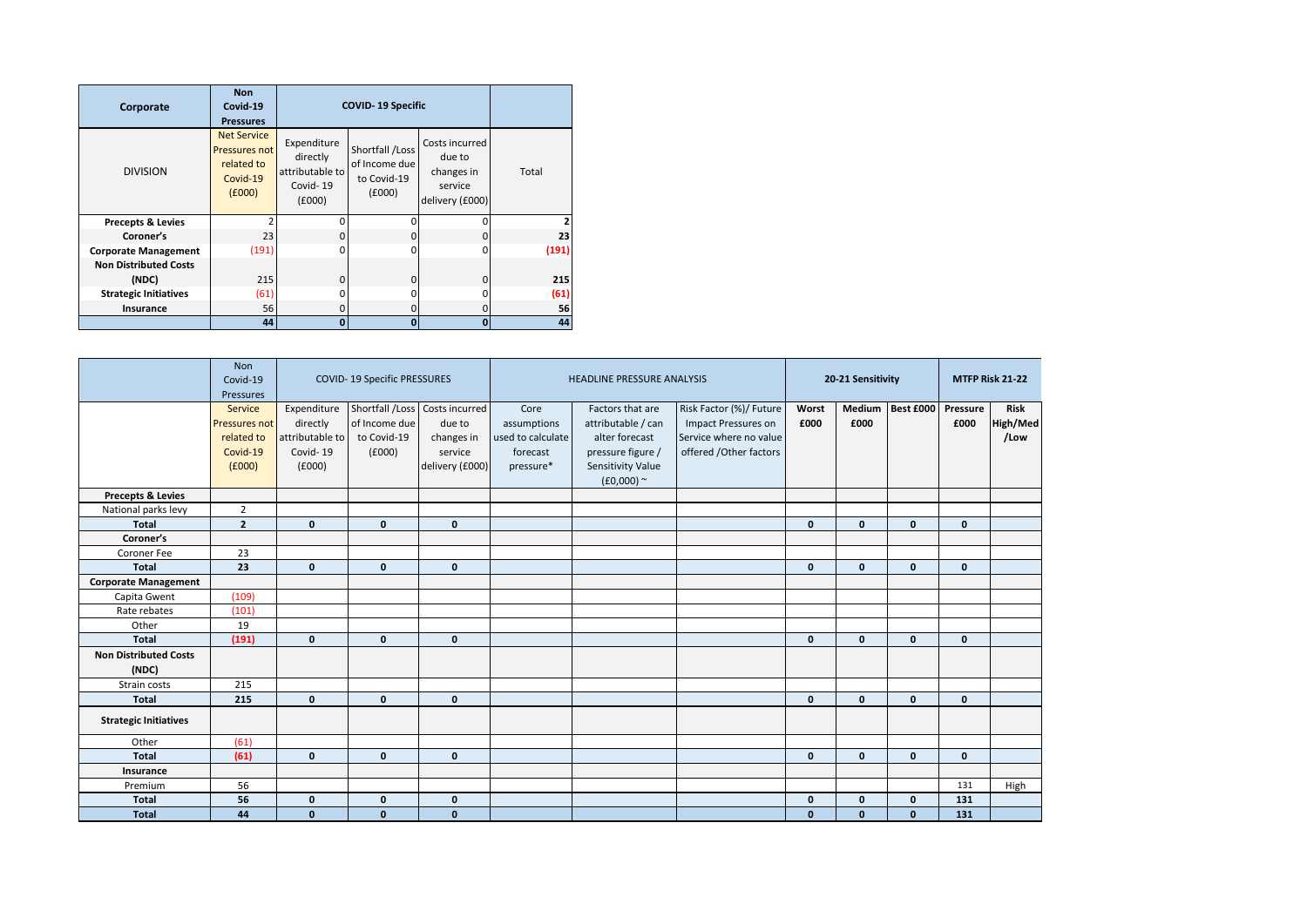| <b>Appropriations</b>                         | <b>Non</b><br>Covid-19<br><b>Pressures</b>                              |                                                                  | <b>COVID-19 Specific</b>                 |                                                                                 |       |  |  |  |  |  |
|-----------------------------------------------|-------------------------------------------------------------------------|------------------------------------------------------------------|------------------------------------------|---------------------------------------------------------------------------------|-------|--|--|--|--|--|
| <b>DIVISION</b>                               | <b>Net Service</b><br>Pressures not<br>related to<br>Covid-19<br>f(000) | Expenditure<br>directly<br>attributable to<br>Covid-19<br>(£000) | Shortfall /Loss<br>to Covid-19<br>(£000) | Costs incurred<br>of Income due due to changes<br>in service<br>delivery (£000) | Total |  |  |  |  |  |
| <b>Fixed Asset Disposal Costs</b>             |                                                                         |                                                                  | n                                        | n                                                                               |       |  |  |  |  |  |
| Interest & Investment Income                  | 162                                                                     |                                                                  | $\Omega$                                 | 0                                                                               | 162   |  |  |  |  |  |
| <b>Interest Payable &amp; Similar Charges</b> | (230)                                                                   |                                                                  | O                                        | 0                                                                               | (230) |  |  |  |  |  |
| <b>Charges Required under Regulation</b>      | (82)                                                                    |                                                                  | $\Omega$                                 | $\Omega$                                                                        | (82)  |  |  |  |  |  |
| <b>Other Investment Income</b>                | (14)                                                                    |                                                                  | ŋ                                        | 0                                                                               | (14)  |  |  |  |  |  |
| <b>Borrowing Cost Recoupment</b>              | (5)                                                                     |                                                                  | $\Omega$                                 | 0                                                                               | (5)   |  |  |  |  |  |
|                                               | (163)                                                                   | n                                                                | o                                        | $\bf{0}$                                                                        | (163) |  |  |  |  |  |

|                                               | <b>Non</b><br>Covid-19<br>Pressures                          |                                                                  | <b>COVID-19 Specific PRESSURES</b>       |                                                                                 |                                                             | <b>HEADLINE PRESSURE ANALYSIS</b>                                                                                  |                                                                                                        | 20-21 Sensitivity | MTFP Risk 21-22 |              |                  |                                 |
|-----------------------------------------------|--------------------------------------------------------------|------------------------------------------------------------------|------------------------------------------|---------------------------------------------------------------------------------|-------------------------------------------------------------|--------------------------------------------------------------------------------------------------------------------|--------------------------------------------------------------------------------------------------------|-------------------|-----------------|--------------|------------------|---------------------------------|
|                                               | Service<br>Pressures not<br>related to<br>Covid-19<br>(f000) | Expenditure<br>directly<br>attributable to<br>Covid-19<br>(E000) | Shortfall /Loss<br>to Covid-19<br>(£000) | Costs incurred<br>of Income due due to changes<br>in service<br>delivery (£000) | Core assumptions<br>used to calculate<br>forecast pressure* | Factors that are<br>attributable / can<br>alter forecast<br>pressure figure /<br>Sensitivity Value<br>$(E0,000)$ ~ | Risk Factor (%)/<br>Future Impact<br>Pressures on Service<br>where no value<br>offered / Other factors | Worst<br>£000     | Medium<br>£000  | Best £000    | Pressure<br>£000 | <b>Risk</b><br>High/Med<br>/Low |
| <b>Fixed Asset Disposal Costs</b>             |                                                              |                                                                  |                                          |                                                                                 |                                                             |                                                                                                                    |                                                                                                        |                   |                 |              |                  |                                 |
| Other                                         | 6                                                            |                                                                  |                                          |                                                                                 |                                                             |                                                                                                                    |                                                                                                        |                   |                 |              |                  |                                 |
| <b>Total</b>                                  | 6                                                            | $\mathbf{0}$                                                     | $\mathbf{0}$                             | $\mathbf{0}$                                                                    |                                                             |                                                                                                                    |                                                                                                        | $\mathbf{0}$      | $\mathbf{0}$    | $\mathbf{0}$ | $\mathbf{0}$     |                                 |
| <b>Interest &amp; Investment Income</b>       |                                                              |                                                                  |                                          |                                                                                 |                                                             |                                                                                                                    |                                                                                                        |                   |                 |              |                  |                                 |
| <b>Interest Receivable</b>                    | 162                                                          |                                                                  |                                          |                                                                                 |                                                             |                                                                                                                    |                                                                                                        |                   |                 |              |                  |                                 |
| <b>Total</b>                                  | 162                                                          | $\mathbf{0}$                                                     | $\mathbf{0}$                             | $\mathbf{0}$                                                                    |                                                             |                                                                                                                    |                                                                                                        | $\mathbf{0}$      | $\mathbf{0}$    | $\mathbf{0}$ | $\mathbf{0}$     |                                 |
| <b>Interest Payable &amp; Similar Charges</b> |                                                              |                                                                  |                                          |                                                                                 |                                                             |                                                                                                                    |                                                                                                        |                   |                 |              |                  |                                 |
| Interest payable                              | (230)                                                        |                                                                  |                                          |                                                                                 |                                                             |                                                                                                                    |                                                                                                        |                   |                 |              |                  |                                 |
| <b>Total</b>                                  | (230)                                                        | $\mathbf{0}$                                                     | $\mathbf{0}$                             | $\mathbf{0}$                                                                    |                                                             |                                                                                                                    |                                                                                                        | $\mathbf{0}$      | $\mathbf{0}$    | $\mathbf{0}$ | $\mathbf{0}$     |                                 |
| <b>Charges Required under Regulation</b>      |                                                              |                                                                  |                                          |                                                                                 |                                                             |                                                                                                                    |                                                                                                        |                   |                 |              |                  |                                 |
| <b>MRP</b>                                    | (82)                                                         |                                                                  |                                          |                                                                                 |                                                             |                                                                                                                    |                                                                                                        |                   |                 |              |                  |                                 |
| <b>Total</b>                                  | (82)                                                         | $\mathbf{0}$                                                     | $\mathbf{0}$                             | $\mathbf{0}$                                                                    |                                                             |                                                                                                                    |                                                                                                        | $\Omega$          | $\mathbf{0}$    | $\mathbf{0}$ | $\mathbf{0}$     |                                 |
| <b>Other Investment Income</b>                |                                                              |                                                                  |                                          |                                                                                 |                                                             |                                                                                                                    |                                                                                                        |                   |                 |              |                  |                                 |
| Other                                         | (14)                                                         |                                                                  |                                          |                                                                                 |                                                             |                                                                                                                    |                                                                                                        |                   |                 |              |                  |                                 |
| <b>Total</b>                                  | (14)                                                         | $\mathbf{0}$                                                     | $\mathbf{0}$                             | $\mathbf{0}$                                                                    |                                                             |                                                                                                                    |                                                                                                        | $\mathbf{0}$      | $\mathbf{0}$    | $\mathbf{0}$ | $\mathbf{0}$     |                                 |
| <b>Borrowing Cost Recoupment</b>              |                                                              |                                                                  |                                          |                                                                                 |                                                             |                                                                                                                    |                                                                                                        |                   |                 |              |                  |                                 |
| Other                                         | (5)                                                          |                                                                  |                                          |                                                                                 |                                                             |                                                                                                                    |                                                                                                        |                   |                 |              |                  |                                 |
| <b>Total</b>                                  | (5)                                                          | $\mathbf{0}$                                                     | $\mathbf{0}$                             | $\mathbf{0}$                                                                    |                                                             |                                                                                                                    |                                                                                                        | $\Omega$          | $\mathbf{0}$    | $\mathbf{0}$ | $\mathbf{0}$     |                                 |
| <b>Total</b>                                  | (163)                                                        | $\mathbf{0}$                                                     | $\mathbf{0}$                             | $\mathbf{0}$                                                                    |                                                             |                                                                                                                    |                                                                                                        | $\bf{0}$          | $\mathbf{0}$    | $\mathbf{0}$ | $\mathbf{0}$     |                                 |